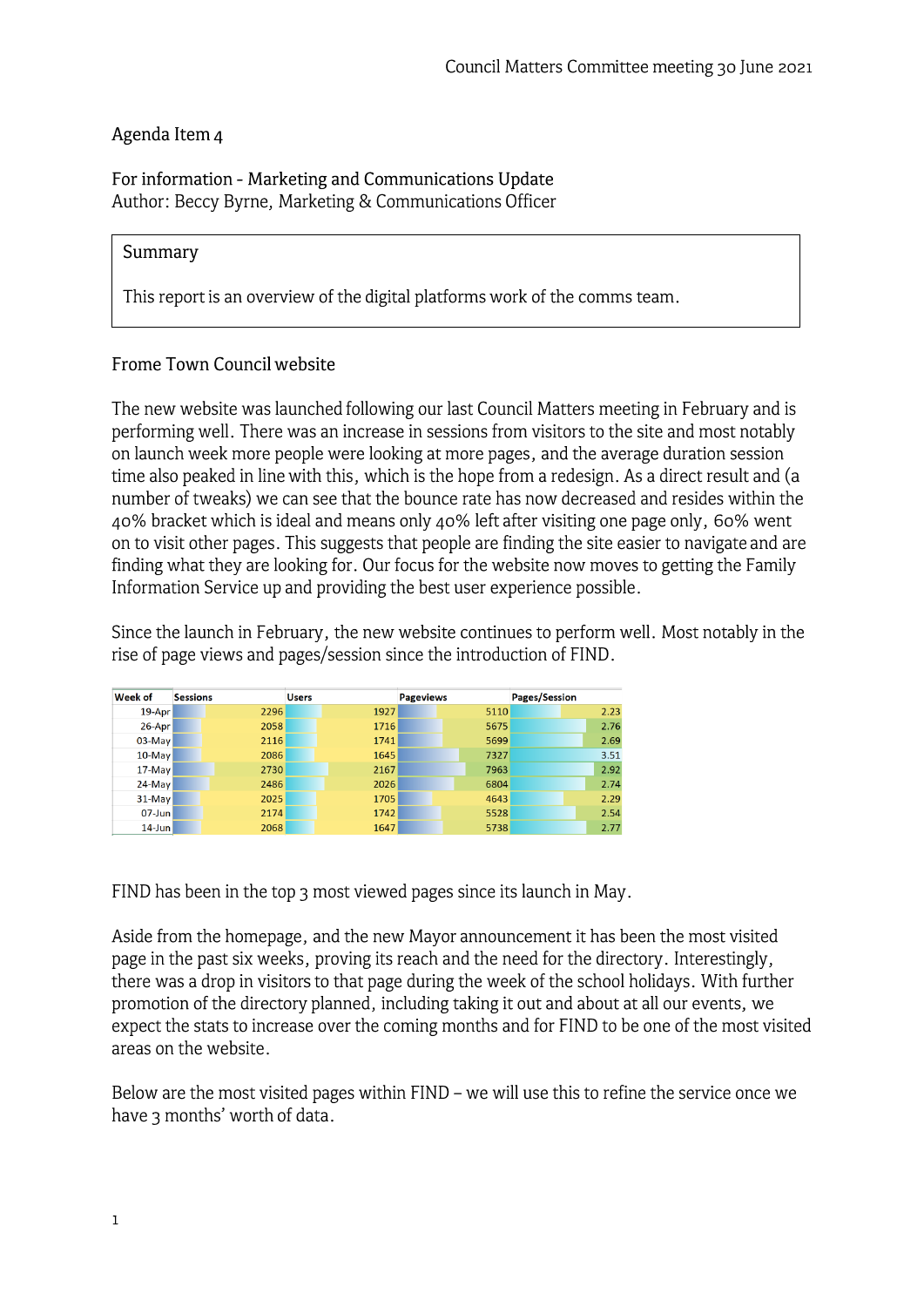| 1,338<br>% of Total: 7.74%<br>(17, 289)                               |
|-----------------------------------------------------------------------|
|                                                                       |
| 463 (34.60%)                                                          |
|                                                                       |
|                                                                       |
|                                                                       |
|                                                                       |
|                                                                       |
| 376 (28.10%)<br>309 (23.09%)<br>97 (7.25%)<br>49 (3.66%)<br>22(1.64%) |

May also saw the announcement of our new Mayor, his updated page on the website gained nearly 300 visitors in his first week in office.

Event promotions are in full swing at the moment, and this is reflected in the pages visited with Picnic in the Meadow and Bike Jumble being top landing pages following press activity.

Discover Frome website visitors have been steady with an increase in May as things have started to open up. Most visited pages are the Markets, Shopping, and Food & Drink pages, followed by Town Walks and events and we are still beating Wikipedia in google for all things Frame!

| 2021 January | 7181  | 6175  | 12377 |
|--------------|-------|-------|-------|
| February     | 6910  | 5937  | 11583 |
| March        | 8859  | 7753  | 15645 |
| April        | 12062 | 10356 | 22905 |
| May          | 15381 | 13416 | 29849 |

### Social

We have identified gaps to our offer in our review and have looked for creative ways to deliver those elements without the need for needing extra resource and not compromising on over all content. As anticipated, this has included giving our feed a lighter touch.

We have linked our Instagram page with an unused Discover Frome Facebook page. This is mostly image based, and supports business, events and walking and cycling through-out the town. The result is a slightly less busy Facebook feed, leaving greater space for events etc and more engagement providing many more opportunities for some really lovely images

Following on from the increase in website visits due to the new Mayor, there has been similar activity on our FTC social channels. With new videos by local students to sharing his new Mayor's Column, Andy Wrintmore has started his social year with gusto.

Posts relating to our events are also performing very well and look forward to the delivery of these events soon starting with Picnic in the Meadow. We were equally pleased to see so many viewing and responding to the People's Budget Events videos shared on our social platforms and the feedback and support put forward on the Your Priorities platform.

The profile of the town has been raised with the recent filming of the Community Fridge for Escape to the Country, and the town looking so great, mainly due to the amazing work of the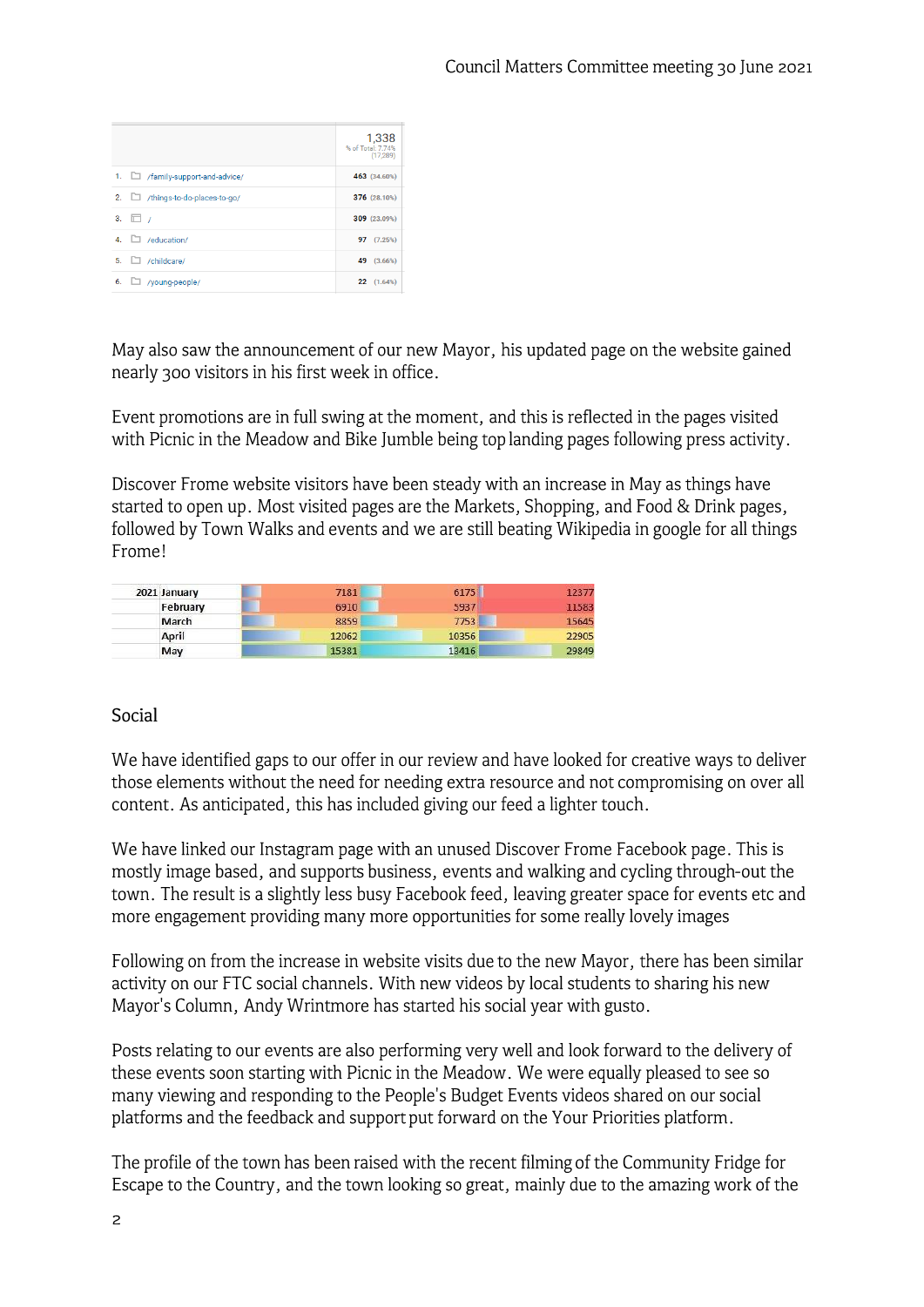Rangers which is always very well received, and both are performing really well on our social channels.

Again, using our social channels to spread the word about upcoming events, the below demonstrates the traction a Facebook Event creates for our individual events.



Last Council Matters we outlined our plans to give Frome Town Council social channels a lighter and more appealing touch, this is reflected in the content published. The audiences seem to be responding well to this approach with increased positive engagement. We have a decreased reach due to fewer posts but increased net followers on Facebook.

Below shows the reach and engagement across all four of our FB accounts. Guided Walks have yet to be relaunched since lockdown and will relaunch in the festival so are just about to be ramped up and the initial festival events are already fully booked. This is being used as their launch pad.

We reinstated Discover Frome Instagram and Facebook social accounts on 28th May. So far we've seen an increase in new followers of about 10% . Which is great for a first month. The post that's received the most response is the image of Andy Wrintmore in front of the Town Hall as well as the 'Something wonderful will happen' post about the forthcoming Frome Festival.

By trying to maintain a balance of promotional posts for local businesses as well as 'inviting' images of Frome - both of which largely get a similar amount of response, we hope to really be able to support our visitor offer and provide more bandwidth for our community offer on other channels.

On Facebook, the posts with the highest level of engagement were the film made by the Polish Saturday school and the post congratulating Dan Musselwhite on reaching the final of BBC2's All That Glitters as part of a general promotion for Black Swan Arts and the businesses/makers based there.

### Newsletters

We have been working hard to increase our newsletter reach and click rate.

Our Clerks Update open rate is 45. 7% compared to peers' average performance of 36. 8%